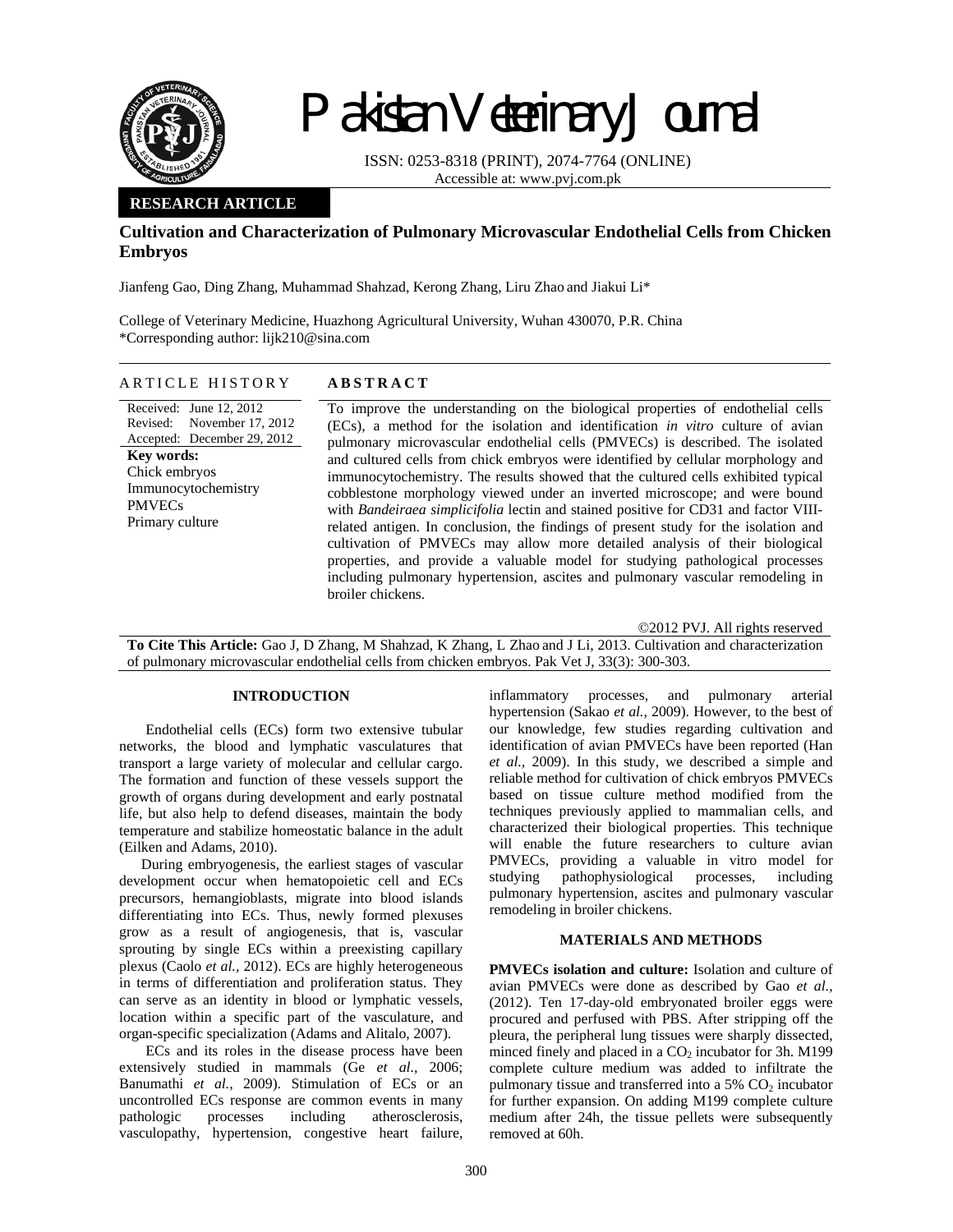**Hematoxylin-Eosin (H&E) staining:** The cultured cells were rinsed 3 times at 4°C PBS, and then fixed with 3.7% paraformaldehyde for 20min. After staining with H&E, the samples were observed under an inverted fluorescence microscope.

**Staining with** *Bandeiraea simplicifolia* **lectinfluorescein isothiocyanate conjugate (FITC-BS-I):** The FITC-BS-I reaction was performed as described by King *et al.* (2004). The cells were washed 3 times with PBS at 4°C and fixed with 3.7% paraformaldehyde for 20min. Samples were permeabilized with 0.25% Triton X-100 and 0.25% Tween-20 in PBS and then blocked with 10% goat serum to prevent non-specific binding. The cultured cells were added with 20 µg/ml of FITC-BS-I and incubated at 4°C overnight. ProLong Gold Anti-fade reagent with 4'-6'-diamidino-2-phenylindole dihydrochloride was used for nuclear counterstaining and were observed under inverted fluorescence microscope.

**Immunofluorescence staining with anti-CD31:** Immuno fluorescence staining was carried out with anti-CD31 according to the method as described by Hermann *et al.,*  (2000). The cells were fixed in fresh methanol at -20°C for 20min. After rinsing 3 times with PBS, they were permeabilized for 20min with 0.25% Triton X-100 and 0.25% Tween-20. By blocking with PBS containing 10% goat serum to prevent non-specific binding, the cells were exposed to CD31 monoclonal antibody overnight. FITCconjugated goat anti-mouse IgG diluted at 1:100 and DAPI were used as the secondary antibody and nuclear counter stain respectively. Images were then analyzed under an inverted fluorescence microscope.

**Immunocytochemical staining for factor VIII-related antigen:** The immunocytochemical staining of factor VIII-related antigen was employed from the protocol of Yablonka-Reuveni (1989). The cells were fixed with 3.7% paraformaldehyde and permeabilized with 0.25% Triton X-100. After rehydrating with 5% bovine serum albumin, the cells were exposed to rabbit anti-factor VIII-related antigen. On washing 3 times with PBS, they were exposed to goat anti-rabbit IgG. The cells were then stained with 3, 3'-diaminobenzidine and the negative control group received only the secondary antibody. The cells were analyzed under inverted fluorescence microscope.

### **RESULTS**

**Cell growth and morphological characterization:** Our findings showed that after 24 h of incubation, a few cultivated cells had migrated out of the tissue mass (Fig. 1A, arrow), and extensive proliferation was evident after 48 h. The purified cells formed confluent monolayers within 2-3 days and showed typical cobblestone morphology under an inverted microscope (Fig. 1B). These cells resembled ECs, forming a monolayer of uniform, flat, closely-packed, polygonal cells observed by H&E staining (Fig. 1C).

**Immunofluorescence staining:** The cultured cells combined with FITC-BS-I and emitted bright green fluorescence (Fig. 2A). Moreover, these cells displayed anti-CD31 immunoreactivity with green fluorescent stain in the cytoplasm (Fig. 2B).

**Immunocytochemical staining for factor VIII-related antigen:** The immunolocalization of factor VIII-related antigen showed a typical granular cytoplasmic pattern (Fig. 3B) and no staining was observed in the control group (Fig. 3A).

#### **DISCUSSION**

Pulmonary hypertension accompanied by ascites is a prominent cause of morbidity and mortality in chickens produced for meat (Julian, 1998). Previous studies have shown that ECs and endothelin-1 secretion play dramatic roles in the pathogenesis of PH, ascites and vascular remodeling (Hamal *et al*., 2010; Alvarez-Medina *et al*., 2012). A suitable and reliable *in vitro* model is needed for studies aiming at improving the understanding of the molecular pathophysiology of these processes. The isolation of cells from the capillary endothelium posed challenges not encountered in the isolation of human umbilical vein ECs. Despite considerable researches, the isolation and cultivation of microvascular ECs from solid tissues remain difficult (Hewett *et al.,* 1993). Numerous studies have reported the production of EC cultures by enzymatic digestion (Banumathi *et al.,* 2009; Haribalaganesh *et al.,* 2010). However, the purification of ECs with trypsin can result in cell deformation, as well as affecting cell proliferation and receptor expression, and shortening of the cell lifespan (Bull *et al.,* 1990). Moreover, Li *et al.* (2008) reported that the vitality and growth rate of PMVECs cultured with tissue culture method were higher than those cultured with the enzyme digestion culture method. We therefore aimed to establish a simple and reliable method for isolating and culturing ECs from lung tissue.

Tissue culture represents a practical method for growing tissues and/or the separating of cells from the organs (Singh *et al.,* 2011). In previous studies use of tissue culture method to isolate PMVECs from the rat lungs, were made without purification (Li *et al.,* 2002). In present study, we described a technique for making highly purified PMVECs from avian pulmonary tissue. The endothelial nature of the isolated cells was confirmed by morphological examination and by staining for the characteristic EC markers, *Bandeiraea simplicifolia* lectin, CD31, and factor VIII-related antigen. Our findings showed that the cultured cells formed cobblestone morphology, stained positively for factor VIII-related antigen, displayed immunoreactivity of anti-CD31, and bound the fluorescent endothelial cell-specific lectins, FITC-BS-I which were consistent with the previous studies. Staining of ECs in avian embryos with antisera to factor VIII-related antigen has been observed (Yablonka-Reuveni, 1989). Also, King *et al.* (2004) suggested that *G. simplicifolia* in particular interacted with PMVECs *in vivo* and *in vitro* selectively. Furthermore, another study displayed that over 95% of the cultured yolk sac endodermal endothelial cells were PECAM-1-positive (CD31) in their experiments (Hermann *et al.*, 2000). These observations suggested that the isolated cells manifested typical ECs characteristics and the cultured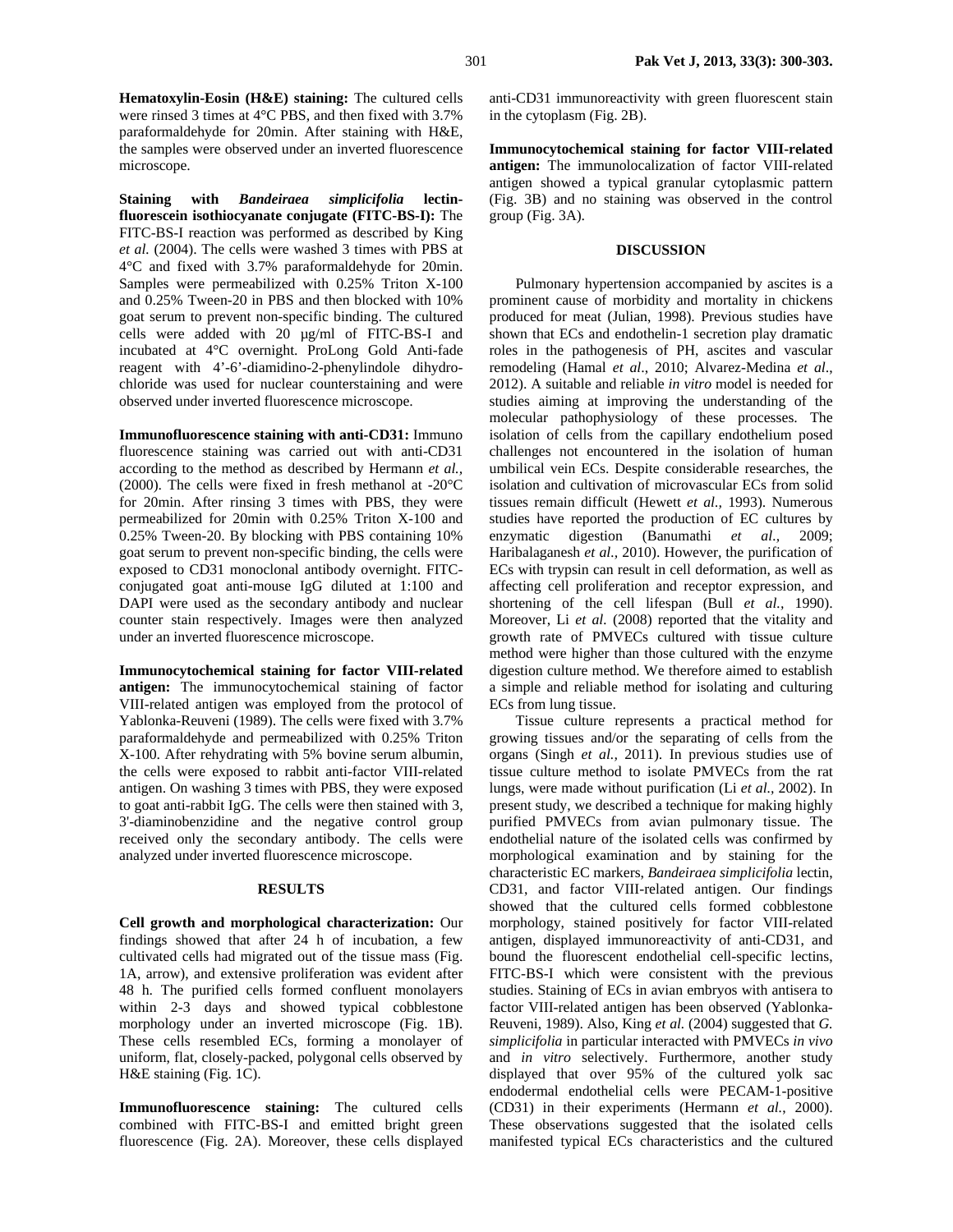

**Fig. 1:** Tissue pellet and its confluent PMVEC monolayer under Inverted fluorescence microscope. (A) A few cells were visible around the tissue pellet (arrow) after 24 h of culture. Scale bar = 100 μm. (B) Confluent PMVEC monolayer exhibited typical "cobblestone" morphology. Scale bar = 100 µm. (C) PMVEC visualized by H&E staining exhibited a distinct morphology with obvious nucleus. Scale bar = 50 µm.



**Fig. 2:** Immunostaining of PMVECs by FITC-BS-I and anti-CD31. (A) Cultured cells bound with FITC-BS-I and emitted bright green fluorescence. (B) Anti-CD31 immunoreactivity was detected in the cytoplasm in the treated group. Scale bar =  $50 \mu m$ .



**Fig. 3:** Immunocytochemical staining for factor VIII-related antigen. (A) Staining was negative in the control group. (B) Cultured cells demonstrated strong immunostaining for factor VIII-related antigen, which showed a typical granular cytoplasmic pattern. Scale bar = 50 µm.